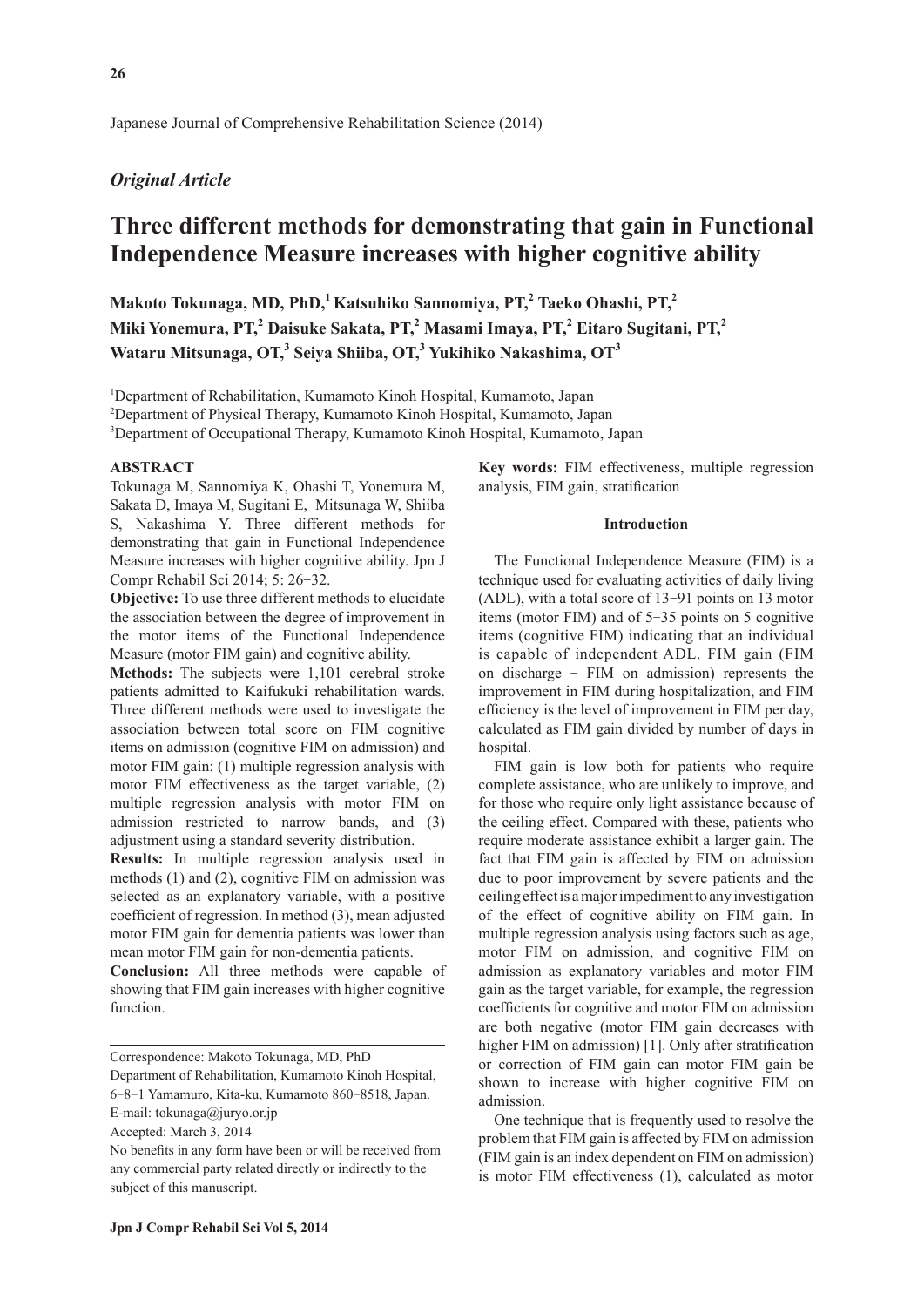FIM gain/(91 - motor FIM on admission) [2]. In patients with motor FIM on admission of 81 points, for example, the maximum potential motor FIM gain is 10 points (91 points  $-81$  points), and motor FIM effectiveness represents the proportion of actual improvement as a value between 0 and 1. Imada *et al.*  [3] used multiple regression analysis for severe patients not affected by the ceiling effect (motor FIM on admission of 13-34 points) (2) to show that motor FIM gain increases with higher cognitive FIM on admission. Other previously unreported but conceivable methods for overcoming the problem that FIM gain is affected by FIM on admission are to perform multiple regression analysis while restricting motor FIM on admission to narrow bands (eliminating differences in motor FIM on admission within the same group) (3), or to regard the distribution of severity among non-dementia patients as the "standard severity distribution," and calculate adjusted motor FIM gain on the assumption that the age and severity distributions of dementia patients admitted to hospital follow the same standard severity distribution (4).

The objective of this study was to investigate whether the three different methods  $(1)$ ,  $(3)$ , and  $(4)$ above, can be used to show that motor FIM gain increases with higher cognitive FIM on admission.

#### **Subjects and Methods**

This was a retrospective epidemiological study. The subjects were 1,101 cerebral stroke patients who had been admitted to Kaifukuki rehabilitation wards in K Hospital between April 1, 2008, and July 16, 2013, after undergoing treatment at an acute hospital, excluding those with subarachnoid hemorrhage, those admitted within 7 days or more than 60 days after onset, those who spent less than 14 days or over 180 days in hospital, those who died in hospital, those with motor FIM on admission of 91 points, and those with motor FIM gain less than 0 points.

All the required items were input for all subjects, with no missing values. Table 1 shows the basic attributes of the 1,101 subjects. Other than exhibiting a shorter period between onset and admission, the subjects were very similar to those recorded in the national survey of Kaifukuki rehabilitation wards [4].

This study was based on the regulations of the Clinical Research Ethics Committee of the authors' hospital, and was performed with the permission of staff previously designated by the Clinical Research Ethics Committee. All personal information was converted to data, which was handled in such a way that individuals could not be identified.

## *Study 1: FIM effectiveness*

The value of motor FIM effectiveness, calculated as (motor FIM on discharge - motor FIM on admission)/ (91 - motor FIM on admission), was calculated for each patient. A motor FIM score on admission of 91 meant that the denominator was 0, and a FIM gain of less than 0 meant that the value of FIM effectiveness was negative, and patients with these scores were therefore excluded. The association between motor FIM on admission and FIM effectiveness was investigated by dividing patients into 13 groups according to FIM score on admission in 6-point increments (13-18 points, 19-24 points, … 85-90

**Table 1.** Clinical characteristics of subjects in this study compared with national survey.

|                                  | This study                     | National survey [4]        |  |  |  |
|----------------------------------|--------------------------------|----------------------------|--|--|--|
| Number of patients               | 1,101                          | 14,011                     |  |  |  |
| <b>Sex</b>                       | Male 670, female 431           | 56.8% males, 43.2% females |  |  |  |
| Infarction, hemorrhage           | Infarction 706, hemorrhage 395 |                            |  |  |  |
| Age                              | $68.9 \pm 13.7$                | 72                         |  |  |  |
| Duration from onset to admission | $21.1 \pm 10.4$                | 36.6                       |  |  |  |
| Duration of hospitalization      | $81.4 \pm 39.9$                | 89.4                       |  |  |  |
| Motor FIM on admission           | $48.8 \pm 25.6$                |                            |  |  |  |
| Cognitive FIM on admission       | $22.8 \pm 9.4$                 |                            |  |  |  |
| Total FIM on admission           | $71.6 \pm 33.0$                | 68.4                       |  |  |  |
| Motor FIM on discharge           | $67.9 \pm 24.2$                |                            |  |  |  |
| Cognitive FIM on discharge       | $26.5 \pm 8.4$                 |                            |  |  |  |
| Total FIM on discharge           | $94.4 \pm 31.4$                | 85.8                       |  |  |  |
| Motor FIM gain                   | $19.1 \pm 15.26$               |                            |  |  |  |
| Cognitive FIM gain               | $3.7\pm4.5$                    |                            |  |  |  |
| Total FIM gain                   | $22.8 \pm 17.9$                | 17.4                       |  |  |  |

FIM, Functional Independence Measure.

Data for this study are expressed as mean  $\pm$  standard deviation, or number of patients.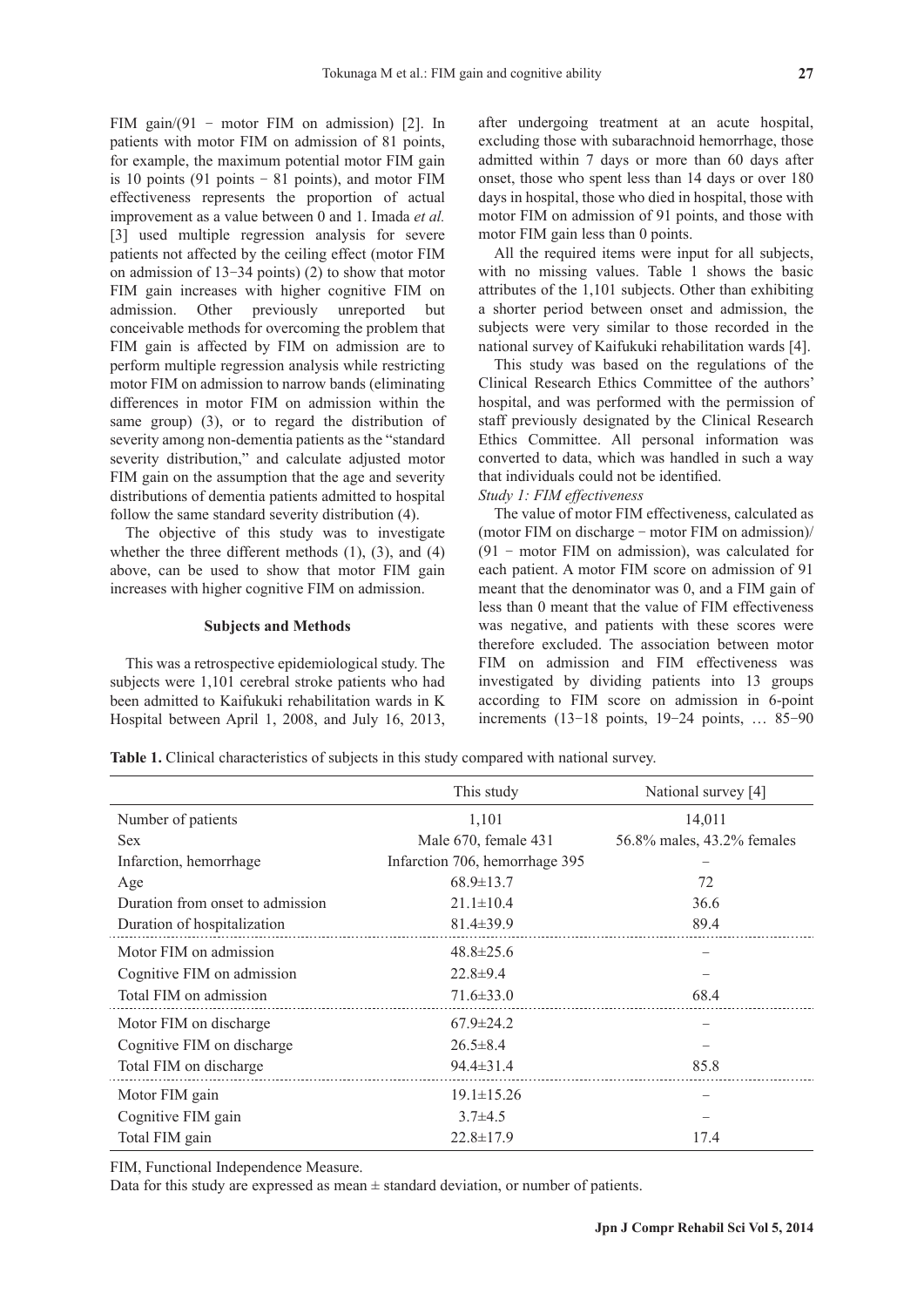points), and calculating the mean FIM effectiveness of each of these groups. Multivariate analysis for selected variables was then performed, with the five items of age, duration from onset to admission, duration of hospitalization, motor FIM on admission, and cognitive FIM on admission as explanatory variables (selected as explanatory variables with  $F$ -statistic  $\geq 2$ ), and motor FIM effectiveness as the target variable.

*Study 2: Multivariate analysis with motor FIM on admission restricted to narrow bands*

Imada *et al.*'s subjects (severe patients with motor FIM on admission of 13–34 points) [3] were excluded from the analysis, and the remaining 719 patients (with motor FIM on admission of 35–90 points) were divided into seven groups in 8-point increments (35–42 points, 43–50 points, … 83–90 points), and multivariate analysis was performed with the same selected variables as in Study 1. The aim of restricting motor FIM on admission to narrow bands was to eliminate differences in motor FIM on admission within the same group. If this method were successful, motor FIM on admission should not be selected as the explanatory variables and cognitive FIM on admission should result in a positive coefficient of regression. *Study 3: Correction by standard severity distribution*

Patients were stratified into a total of six groups, two according to age  $(\leq 74$  and  $\geq 75$  years old) and three by motor FIM on admission in 26-point increments (13-38 points, 39-64 points, and 65-90 points). Patients were categorized as not having dementia if their cognitive FIM on admission was 25 points or more (mean score of 5 points for each cognitive item, i.e. the standard level for supervision; 566 patients), and as having dementia if their score was 24 points or less (535 patients). The patient distribution of non-dementia patients in the six groups stratified by age and motor FIM on admission was regarded as the "standard severity distribution." For patients with dementia, the mean ages, motor FIM on admission, and motor FIM gain were calculated for each of these six groups divided by age and motor FIM on admission. The standard severity distribution was applied to these, and the adjusted ages, adjusted motor FIM on admission, and adjusted motor FIM gain were calculated.

#### **Results**

Figure 1a shows the association between motor FIM on admission and FIM effectiveness. When patients were divided into 13 groups by motor FIM on admission in 6-point increments, FIM effectiveness increased with higher FIM on admission when FIM on admission was within the range of 13-54 points



**Figure 1.** The association between motor FIM on admission and motor FIM effectiveness.

a: The association between motor FIM on admission and motor FIM effectiveness in each patient (●).

b: Mean motor FIM effectiveness when patients were divided into 13 groups by motor FIM on admission in 6-point increments.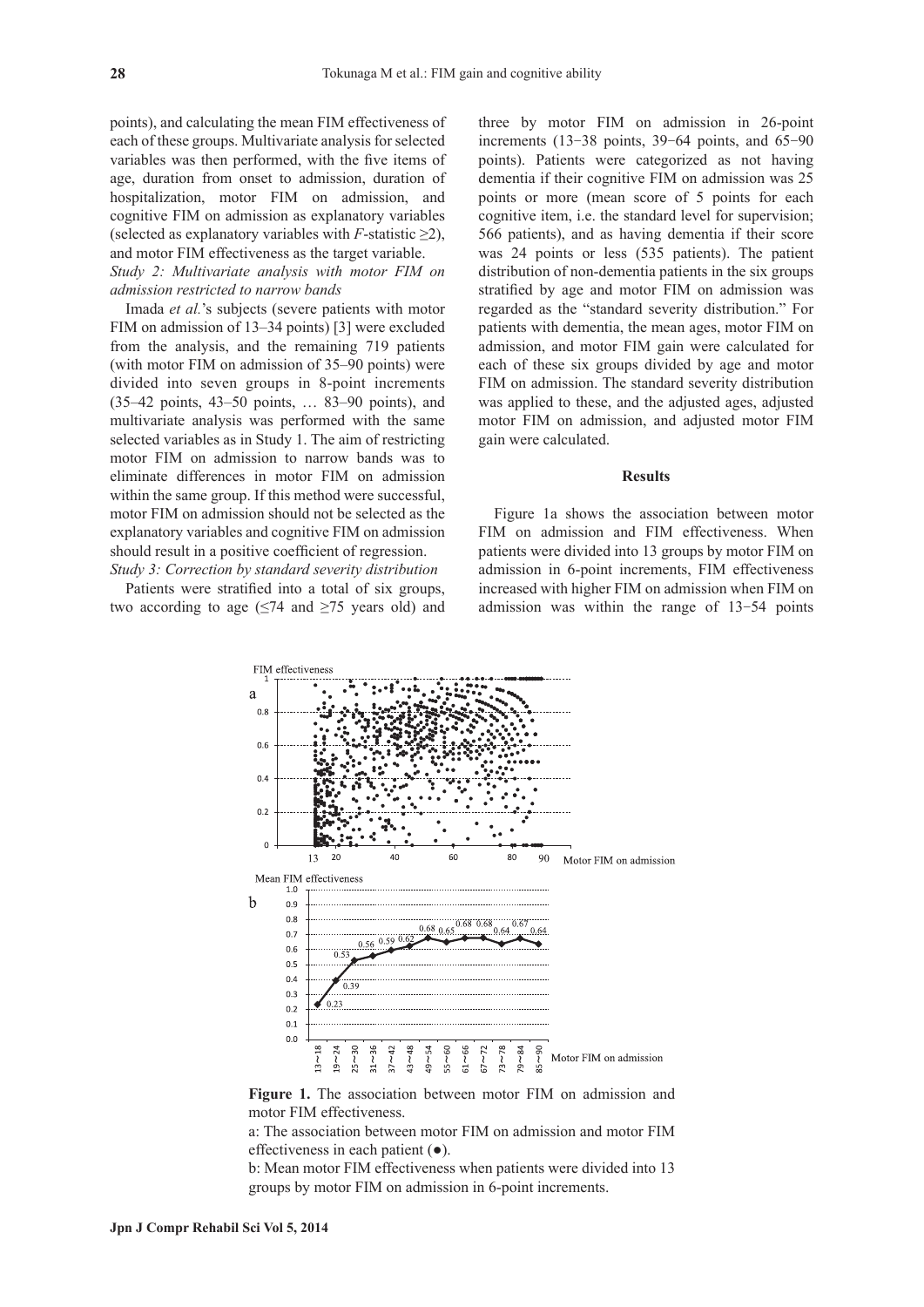(Figure 1b).

Multivariate regression analysis of selected variables with FIM effectiveness as the target variable (Table 2) selected all five items of age, duration from onset to admission, duration of hospitalization, motor FIM on admission, and cognitive FIM on admission as explanatory variables. The coefficient of regression was positive for the duration of hospitalization, motor FIM on admission, and cognitive FIM on admission (motor FIM gain increased as these values increased), and negative for age and duration from onset to admission (motor FIM gain decreased as these values increased). The adjusted coefficient of determination  $R<sup>2</sup>$  (the proportion explaining the regression equation) was 0.419.

In multivariate regression analysis with motor FIM on admission restricted to narrow bands (Table 3), motor FIM on admission was not selected as an explanatory variable for motor FIM scores on admission in the range of 35-50 points. However, motor FIM on admission was selected as an explanatory variable for motor FIM scores on admission in the range of 51-90 points, with a negative coefficient of regression due to the ceiling effect. For motor FIM on admission in the ranges of 35-50 points and 67-82 points, cognitive FIM on admission was selected as an explanatory variable, with a positive coefficient of regression.

Correction using the standard severity distribution (Table 4) involved a correction of the mean age difference between patients with and without dementia of 4.1 years (71.0-66.9 years) to 0.1 years (67.0-66.9 years). The difference in mean motor FIM on admission was corrected from 31.4 points  $(64.0 - 32.6)$ points) to 4.2 points  $(64.0 - 59.8 \text{ points})$ . Adjusted mean motor FIM gain was lower for dementia patients (16.5 points) than for non-dementia patients (17.6 points).

## **Discussion**

Koh *et al*. [5] reviewed factors affecting the outcomes of rehabilitation, and found that few studies have shown that cognitive ability affects FIM gain or FIM efficiency in patients with stroke [6-9]. The reasons for this include the correlation between motor FIM and cognitive FIM, the presence of confounding factors, little improvement in severe patients, and the ceiling effect, and if these are not corrected appropriately then it may not be possible to reach any

**Table 2.** Multivariate analysis with motor FIM effectiveness as the target variable.

| Target variable                             | Motor FIM effectiveness   |                |  |  |  |
|---------------------------------------------|---------------------------|----------------|--|--|--|
| Number of patients                          | 1,101                     |                |  |  |  |
|                                             | Coefficient of regression | $F$ -statistic |  |  |  |
| Age                                         | $-0.005$                  | 91.7           |  |  |  |
| Duration from onset to admission            | $-0.004$                  | 31.4           |  |  |  |
| Duration of hospitalization                 | 0.002                     | 75.5           |  |  |  |
| Motor FIM on admission                      | 0.004                     | 58.2           |  |  |  |
| Cognitive FIM on admission                  | 0.011                     | 94.6           |  |  |  |
| Adjusted coefficient of determination $R^2$ | 0.419                     |                |  |  |  |

**Table 3.** Multivariate analysis with motor FIM on admission restricted to narrow bands.

| Motor FIM on admission                      | $35 - 42$<br>points | $43 - 50$<br>points | $51 - 58$<br>points | $59 - 66$<br>points | $67 - 74$<br>points | $75 - 82$<br>points | $83 - 90$<br>points |
|---------------------------------------------|---------------------|---------------------|---------------------|---------------------|---------------------|---------------------|---------------------|
| Number of patients                          | 87                  | 100                 | 100                 | 96                  | 86                  | 112                 | 138                 |
|                                             | CE                  | CE.                 | СE                  | CE                  | СE                  | CE                  | СE                  |
| Age                                         | $-0.196$            | $-0.311$            | $-0.165$            | $-0.192$            | $-0.122$            | $-0.082$            | $-0.023$            |
| Duration from onset to admission            |                     | $-0.352$            | $-0.255$            | $-0.118$            | $-0.101$            | $-0.079$            |                     |
| Duration of hospitalization                 | 0.072               | 0.047               |                     |                     | 0.030               | 0.032               |                     |
| Motor FIM on admission                      |                     |                     | $-0.773$            | $-0.477$            | $-1.033$            | $-0.620$            | $-0.806$            |
| Cognitive FIM on admission                  | 0.630               | 0.310               |                     |                     | 0.147               | 0.173               |                     |
| Adjusted coefficient of determination $R^2$ | 0.164               | 0.336               | 0.199               | 0.202               | 0.446               | 0.423               | 0.622               |

CE, Coefficient of regression.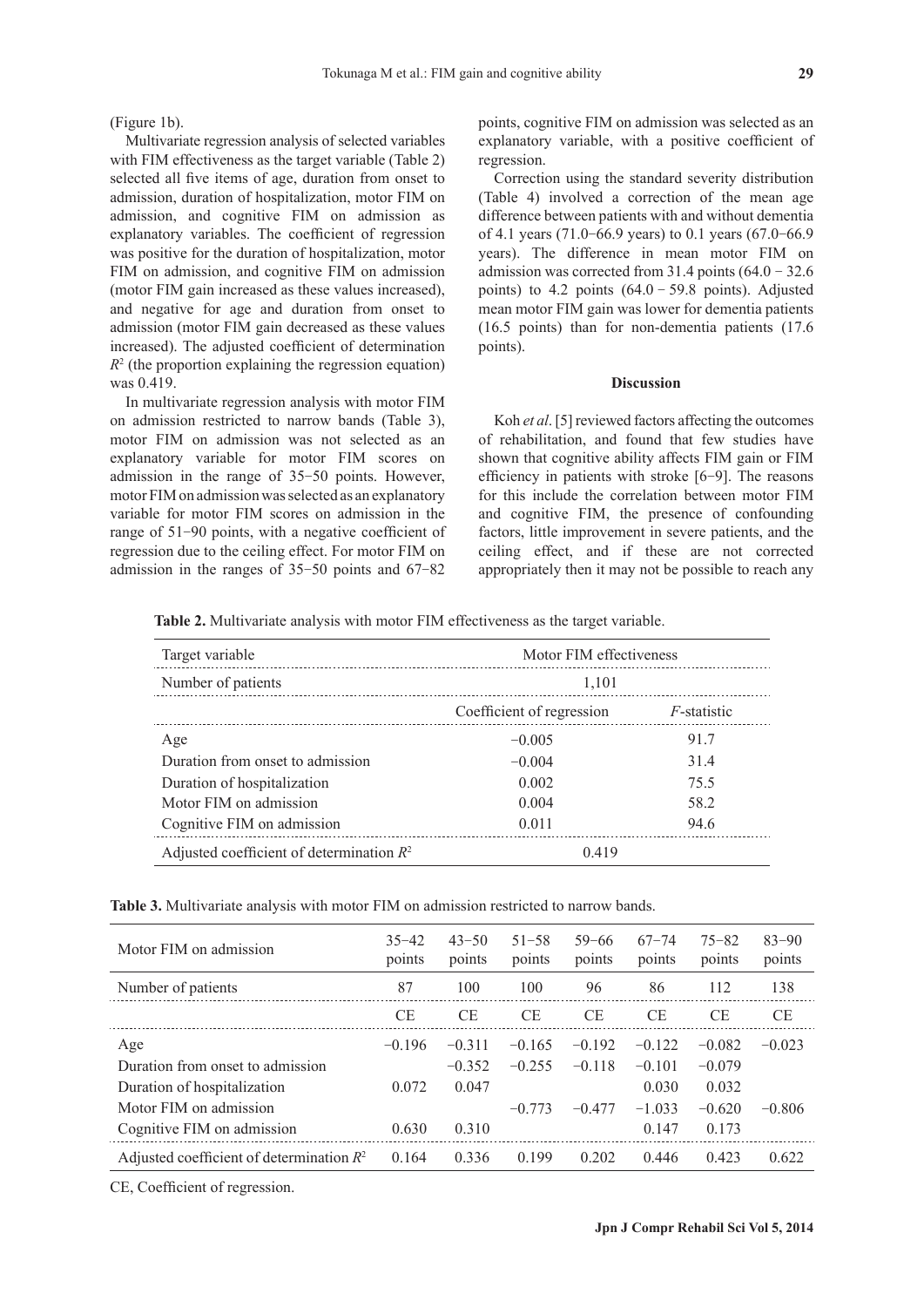| Age<br>Motor FIM on admission  |                          | $13 - 38$<br>points | 74 years old or younger<br>$39 - 64$<br>points | $65 - 90$<br>points | $13 - 38$<br>points | 75 years old or older<br>$39 - 64$<br>points | $65 - 90$<br>points | Mean         | Adjusted<br>mean |
|--------------------------------|--------------------------|---------------------|------------------------------------------------|---------------------|---------------------|----------------------------------------------|---------------------|--------------|------------------|
| Number of patients             | Dementia<br>Non-dementia | 175<br>41           | 70<br>116                                      | 37<br>214           | 181<br>26           | 46<br>80                                     | 26<br>89            | 535<br>566   |                  |
| Standard severity distribution |                          | 0.072               | 0.205                                          | 0.378               | 0.046               | 0.141                                        | 0.157               |              |                  |
| Age                            | Dementia<br>Non-dementia | 63.0<br>62.8        | 58.4<br>61.4                                   | 58.9<br>58.6        | 81.8<br>81.1        | 82.0<br>80.3                                 | 81.4<br>79.7        | 71.0<br>66.9 | 67.0             |
| Motor FIM on admission         | Dementia<br>Non-dementia | 20.0<br>28.4        | 49.2<br>52.4                                   | 75.5<br>79.9        | 19.1<br>29.4        | 49.9<br>52.4                                 | 74.8<br>77.8        | 32.6<br>64.0 | 59.8             |
| Motor FIM gain                 | Dementia<br>Non-dementia | 29.4<br>36.4        | 27.7<br>28.4                                   | 10.6<br>8.0         | 13.8<br>31.6        | 19.6<br>24.4                                 | 7.7<br>7.7          | 20.7<br>17.6 | 16.5             |

**Table 4.** Adjusted motor FIM gain.

Standard severity distribution: number of non-dementia patients in six groups divided by 566 (for example, standard severity distribution of 0.072 for patients 74 years or younger with motor FIM scores of 13 to 38 was obtained by dividing 41 by 566).

Adjusted mean: Data in non-dementia patients multiplied by standard severity distribution (for example, the adjusted motor FIM gain of 16.5 points in dementia patients=29.4\*0.072+27.7\*0.205+10.6\*0.378+13.8\* 0.046+19.6\*0.141+7.7\*0.157).

conclusion. Therefore even if there is an association between cognitive FIM on admission and motor FIM gain (motor FIM gain increases with higher cognitive FIM on admission), or if dementia patients have significantly poorer outcomes of rehabilitation than non-dementia patients, it is impossible to conclude that motor FIM gain increases with higher cognitive FIM on admission. This may be because many dementia patients have low motor FIM on admission (correlation between motor FIM and cognitive FIM), and many are also elderly (presence of a confounding factor). Multivariate regression analysis may be performed to exclude this effect. In multivariate regression analysis, the coefficient of regression for age is negative, leading to the conclusion that motor FIM gain decreases with advancing age. However, the fact that the coefficient of regression for motor FIM and cognitive FIM on admission are negative cannot lead to the conclusion that motor FIM gain decreases with higher FIM on admission. This is due to the ceiling effect.

The mean motor FIM gain was greatest when motor FIM on admission was 33-36 points, and the mean cognitive FIM gain was greatest when cognitive FIM on admission was 13-16 points [3]. The association between FIM on admission and FIM gain was thus not linear, but exhibited a peak toward the lower end of FIM on admission. When multiple regression analysis of all subjects was performed, as there were more patients with motor FIM on admission of 35-91 points (for whom the correlation coefficient between motor FIM on admission and motor FIM gain was negative) than with 13-34 points (for whom the correlation coefficient between motor FIM on admission and motor FIM gain was positive), the coefficient of regression for motor FIM on admission becomes negative.

Most previous studies that have demonstrated the effect of cognitive ability on ADL gain and ADL efficiency in stroke patients have used FIM effectiveness to correct the ceiling effect [6-9]. In the present study also, we found that the multiple regression analysis using FIM effectiveness of Study 1 (Table 2) yielded positive coefficients of regression for both motor FIM and cognitive FIM on admission. However, FIM effectiveness is also an index that is dependent on FIM on admission. Recently, Tokunaga *et al.* corrected motor FIM effectiveness so that it constitutes an index independent of motor FIM on admission, by correcting the value of A in the equation motor FIM gain/ $(A - motor FIM on admission)$  to 42, 64, 79, 83, 87, 89, and 91 points (for motor FIM on admission of 13-18 points, 19-24 points, 25-30 points, 31-36 points, 37-42 points, 43-48 points, and 49-90 points, respectively) [10].

We have been unable to locate any studies that have investigated the effect of cognitive ability on ADL gain by restricting motor FIM on admission to narrow bands. Motor FIM on admission was not selected as an explanatory variable (no difference in motor FIM on admission between patients in the same group) only for patients with motor FIM on admission of 35-50 points, but the coefficient of regression for cognitive FIM on admission was positive in both this range and for patients with motor FIM on admission of 67-82 points, meaning that this method was also capable of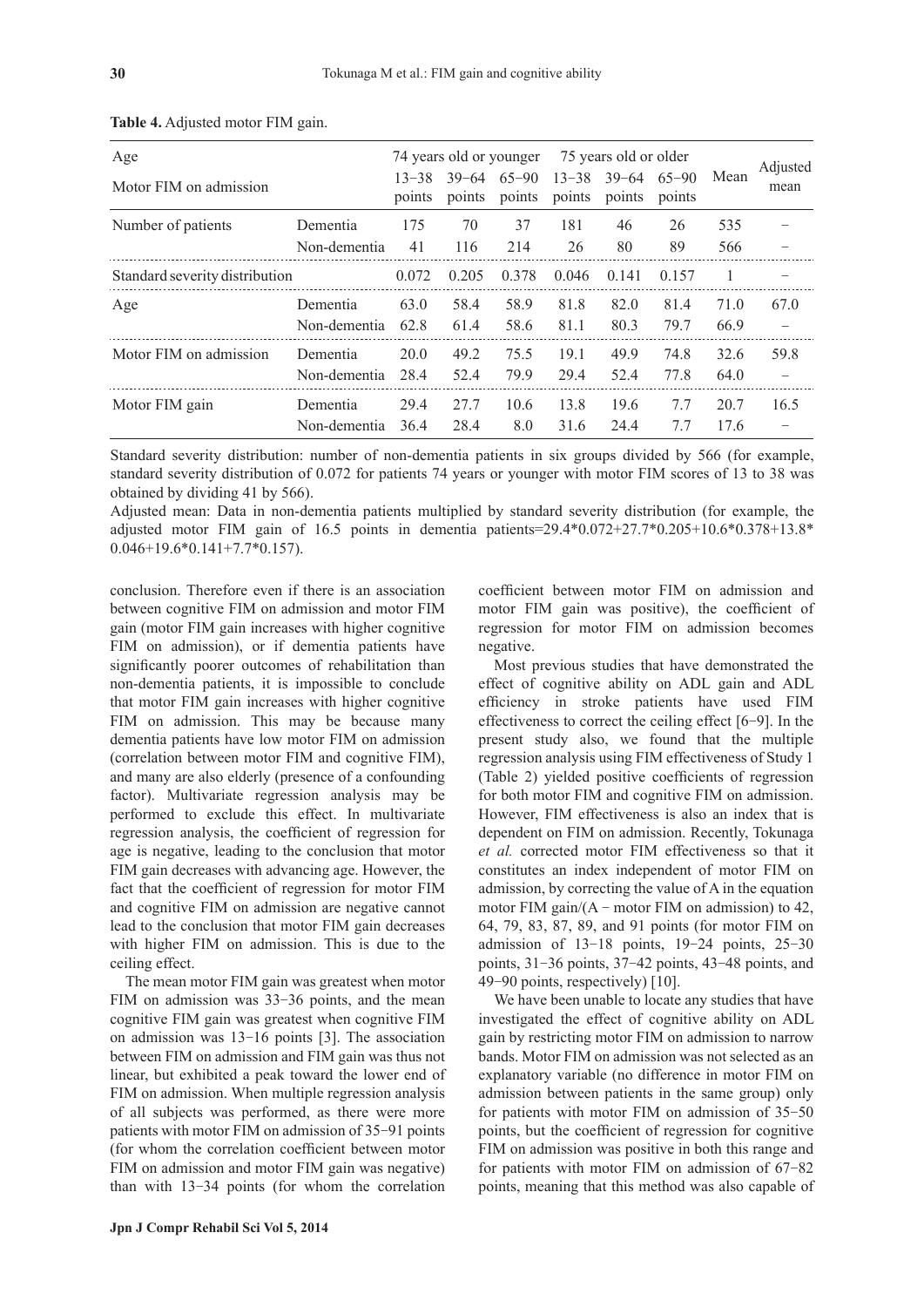demonstrating that motor FIM gain increases with higher cognitive FIM on admission.

Multiple regression analysis has the advantage that it is possible to correct for the influence of numerous confounding factors, but still entails the problem that numerous factors in addition to FIM on admission do not necessarily exhibit a linear relationship (a straightline relationship between the factor concerned and motor FIM gain). For example, in multiple regression analysis, although an increase in age of 1 year decreases motor FIM gain by a certain number of points according to a linear relationship, the effect of age on FIM gain differs according to FIM on admission [11, 12]. Accordingly, the effect of cognitive FIM on admission on motor FIM gain must be investigated in detail, such as in terms of the range of motor FIM on admission, or of the effect of cognitive FIM on admission on motor FIM gain within a particular group. Performing multiple regression analysis with motor FIM on admission restricted to narrow bands is effective for this purpose.

The use of a standard severity distribution has been reported by Tokunaga *et al.* [13-17], and has been used to date as the standard severity distribution for all patients in a region to correct ADL gain in different hospitals [13,14], ADL efficiency [15], and duration of hospitalization and rate of discharge to home [16] to make inter-hospital comparisons. The standard distribution of severity for non-smokers has also been used to correct the mean FIM gain of smokers in order to compare the FIM gain between smokers and nonsmokers [17]. In the present study, we used this method to show that the adjusted mean motor FIM gain was lower for dementia patients than for non-dementia patients. This method, however, has the problems that it cannot be used to make statistical comparisons, or to correct for confounding factors other than age and motor FIM on admission.

Although there are issues with all three methods, all of them were capable of showing that motor FIM gain increased with higher cognitive FIM on admission.

The following issues can be raised concerning our study. First, we were unable to clarify the relative merits of these three methods.

Secondly, because cognitive FIM has been reported as a similarly appropriate method of evaluating cognitive ability in stroke patients as the Mini Mental State Examination (MMSE) [18], in our investigation we categorized dementia as a cognitive FIM score of 25 points or more, but in fact the MMSE or the revised Hasegawa Dementia Scale (HDS-R) should have been used as a screening test to divide the population into patients with and without a decline in cognitive ability.

Thirdly, in this study we divided patients differently for each separate investigation, but there are no clear criteria for the most appropriate number of groups into which they should be divided.

#### **Acknowledgment**

The authors wish to express their thanks to the staff of Kumamoto Kinoh Hospital who provided the patients' data.

#### **References**

- 1. Leung AWS, Cheng SKW, Mak AKY, Leung KK, Li LSW, Lee TMA. Functional gain in hemorrhagic stroke patients is predicted by functional level and cognitive abilities measured at hospital admission. NeuroRehabil 2010; 27: 351-8.
- 2. Heinemann AW, Roth EJ, Cichowski K, Betts HB. Multivariate analysis of improvement and outcome following stroke rehabilitation. Arch Neurol 1987; 44: 1167-72.
- 3. Imada Y, Tokunaga M, Fukunaga K, Sannomiya K, Inoue R, Hamasaki H, et al. Relationship between cognitive FIM score and motor FIM gain in patients with stroke in a Kaifukuki rehabilitation ward. Jpn J Compr Rehabil Sci 2014; 5: 12-8.
- 4. 2012 Annual Report from the Annual Survey Committee of Kaifukuki Rehabilitation Ward Association. February 2013: 1-141. Japanese.
- 5. Koh GCH, Chen CH, Petrellia R, Thind A. Rehabilitation impact indices and their independent predictors; a systematic review. BMJ Open. 2013 Sep 24; 3(9):e003483.
- 6. Heruti RJ, Lusky A, Dankner R, Ring H, Dolgopiat M, Barell V, et al. Rehabilitation outcome of elderly patients after a first stroke; effect of cognitive status at admission on the functional outcome. Arch Phys Med Rehabil 2002; 83: 742-9.
- 7. Toglia J, Fitzgerald KA, O'Dell MW, Mastrogiovanni AR, Lin CD. The Mini-Mental State Examination and Montreal Cognitive Assessment in persons with mild subacute stroke, relationship to functional outcome. Arch Phys Med Rehabil 2011; 92: 792-8.
- 8. Denti L, Agosti M, Franceschini M. Outcome predictors of rehabilitation for first stroke in the elderly. Eur J Phys Rehabil Med 2008; 44: 3-11.
- 9. Koh GC, Chen C, Cheong A, Choo TB, Pui CK, Phoon FN, et al. Trade-offs between effectiveness and efficiency in stroke rehabilitation. Int J Stroke 2012; 7: 606-14.
- 10. Tokunaga M, Nakanishi R, Watanabe S, Maeshiro I, Hyakudome A, Sakamoto K, et al. Corrected FIM effectiveness as an index independent of FIM score on admission. Jpn J Compr Rehabil Sci 2014; 5: 7-11.
- 11. Black-Schaffer RM, Winston C. Age and functional outcome after stroke. Top Stroke Rehabil 2004; 11: 23-32.
- 12. Tokunaga M, Yonemura M, Inoue R, Sannomiya K, Nakashima Y, Watanabe S, et al. Effects of age on Functional Independence Measure score gain in stroke patients in kaifukuki rehabilitation ward. Jpn J Compr Rehabil Sci 2012; 3: 32-6.
- 13. Tokunaga M, Watanabe S, Nakanishi R, Yamanaga H, Sannomiya K, Hirata Y, et al. Comparison between convalescent rehabilitation hospitals participating in the stroke liaison critical pathway with respect to the gain of